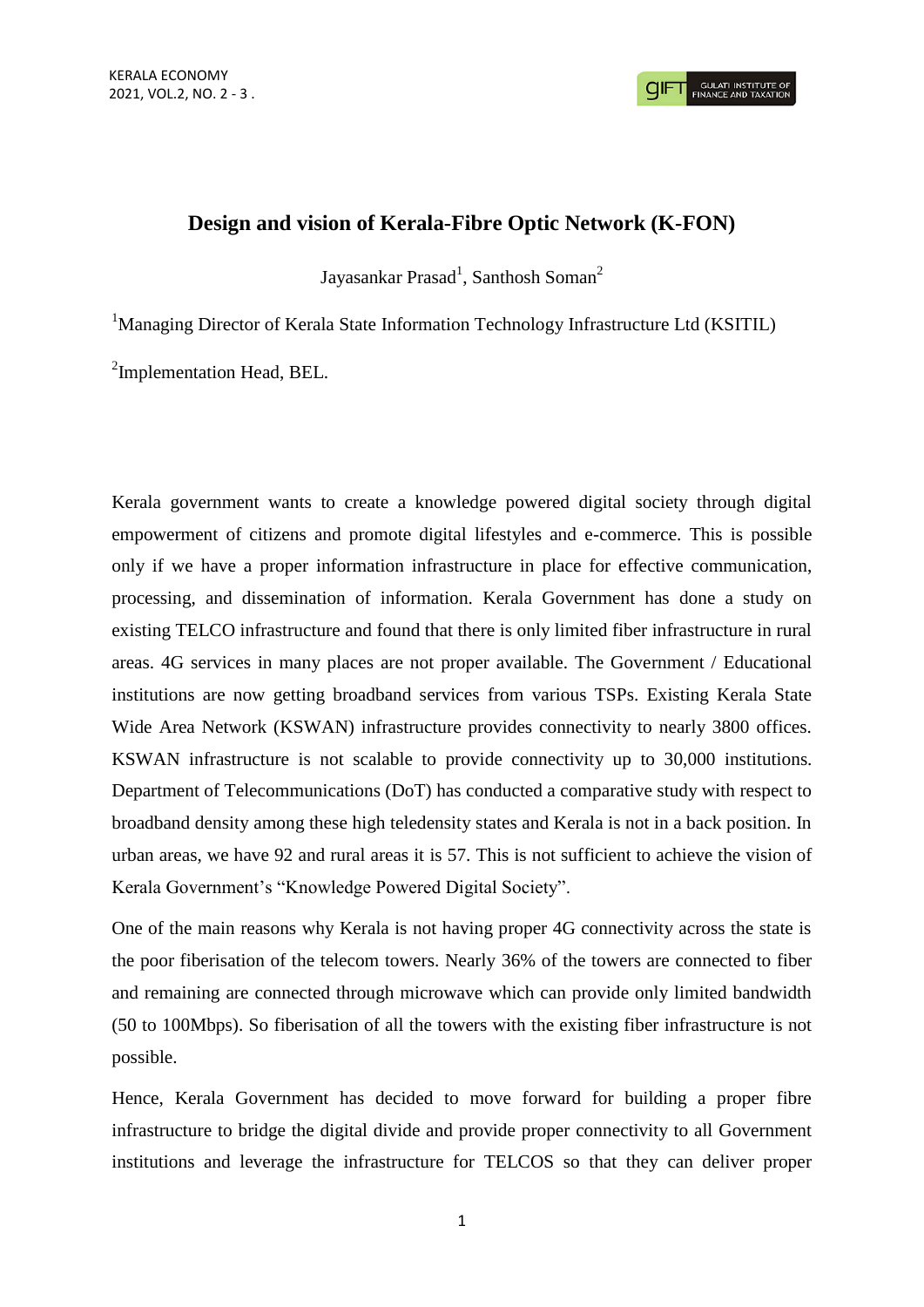KERALA ECONOMY

broadband services in all parts of the state. The main scope of the K- FON project includes the creation of a highly scalable and resilient core fiber infrastructure, provision of high speed connectivity to 30,000 Government institutions and to be an infrastructure provider and share the infrastructure for TSP/ISP/MSPs.

While designing KFON infrastructure, main considerations are 1. Reliability and availability perspective. 2. Optimize the fiber consumption and also optimize the cost and time. Considering these points, KSEB infrastructure has been selected as the platform for laying fiber since KSEB infrastructure reaches most of the areas of the State. Accordingly, it has been decided to lay fibre on KSEB Poles (Transmission and Distribution network ) and construct PoPs in KSEB substations, because the power failures in substations are very rare. Having decided to lay backbone fibre over transmission line which is more safe, there is only a remote chance of Fiber cut over transmission line.

In order to cover the entire geography of the state, it has been decided to go for tiered architecture which includes Tier I (Core), which connects all the districts, Tier II (Aggregation), Tier III (Pre- Aggregation) and Spur for the inter-district connectivity. Also while choosing the technology we had a lot of deliberation on various technologies currently available and conducted workshops with major technology providers. Finally, it was decided to use DWDM technology for the inter- district traffic, IP-MPLS for intra-district traffic and GPON technology for access network.

Expected outcomes of K-FON include bridging the digital divide by providing free internet to 20 lakh households, leveraging K-FON infrastructure to TSPs on a non-discriminatory basis so that they can provide high speed broadband connectivity to households in rural areas, providing a scalable bandwidth from 10Mbps to 1Gbps to the government institutions, depending upon their requirement, providing high speed connectivity to Start-ups, IT Parks, airports, and Wi-Fi Hotspots. K-FON also provides free access to the e-learning, e-health, e-Governance applications which are hosted at SDC.

5G is the upcoming technology. TSPs are in the final stage of designing and implementation of 5G in India. 5G requires large number of towers/ small cells because it is high speed connectivity and it is operating at a high frequency. So we need to have more number of 5G towers/ small cells to cover the entire geography. Since we have fiber infrastructure across the state and it is laid over KSEB poles, small cells can be installed on the pole itself. TSP can reduce a lot of CAPEX on 5G Roll out.